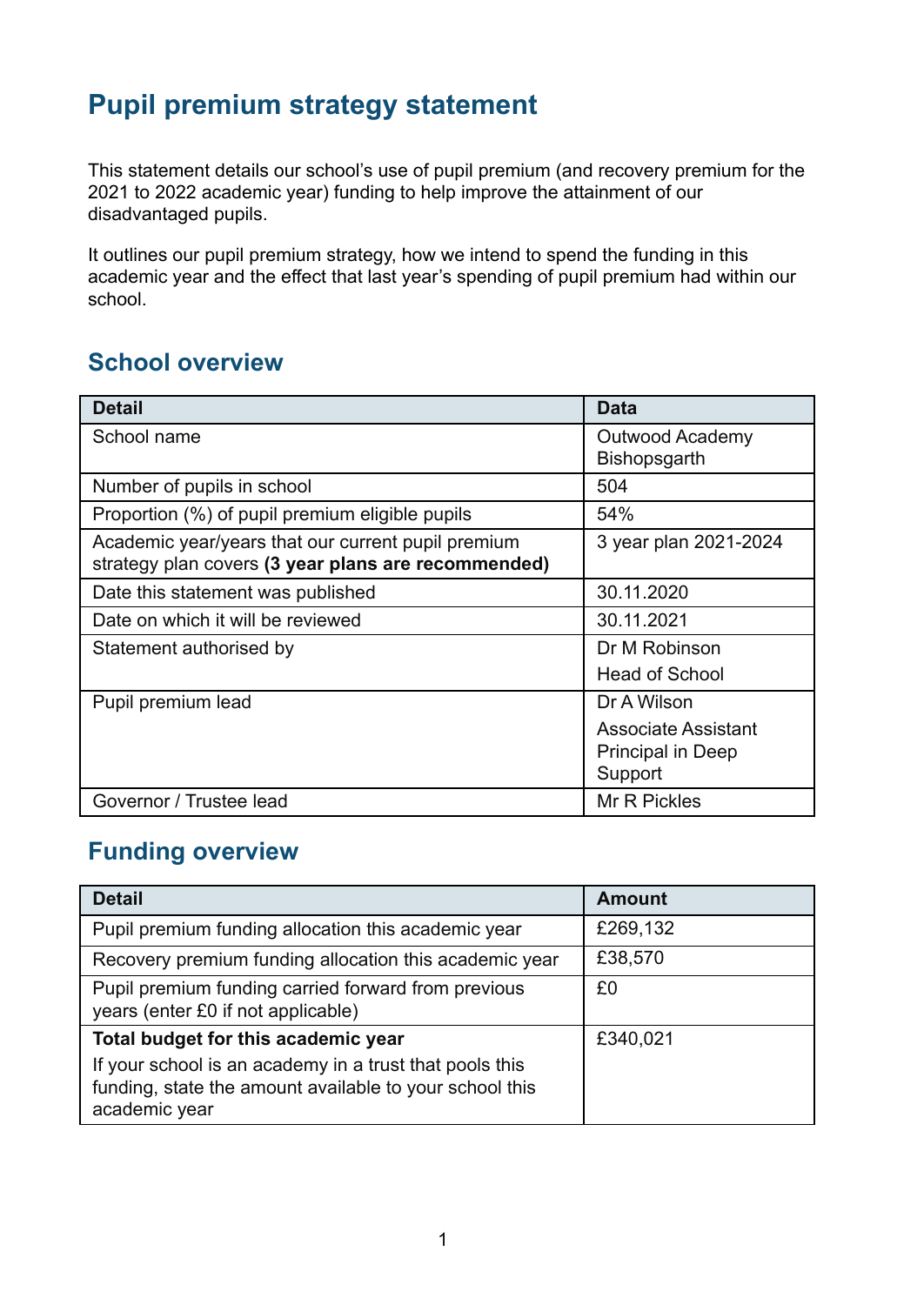# **Part A: Pupil premium strategy plan**

### **Statement of intent**

In England, there is a considerable difference between the GCSE outcomes that students who are deemed eligible for pupil premium achieve, and those who are not, for both progress made from primary school and attainment. All schools nationally are charged with diminishing this difference for their students as quickly as possible. As an academy we fully welcome this drive to secure the very best qualifications for ALL students, regardless of their circumstances or individual need. This is a fundamental right for all our learners, and is at the heart of our vision for the academy, and all the schools in our Trust to place 'students first'. We are determined to ensure that we rapidly raise standards, and transform lives, for all.

It is critical that we identify the barriers that students face to their learning and progress at school. This in turn allows our relentless focus, support and challenge for our young people, so they can all properly secure life changing qualifications and the confidence and skills to make their way successfully in adult life and the workplace. This identification also allows honest and sometimes frank discussions with parents so that we can work effectively together to get the very best for their children.

We aim to know all our students and families well, to allow bespoke support where it is needed, pulling from a very wide range of strategies and support processes from teachers, learning managers, support staff and the leadership of the academy.

These strategies are listed in the documents below that alone, or combined, make a real difference to how well our students achieve during their time with us. Such as:

High attendance and punctuality

Established, organised routines of study

Self belief and resilience

Self-regulation and mutual peer support

Appropriate time given to completion of homework and revision

Having somewhere to work effectively in and out of school

Post-16 plans and access to advice

#### Plans for Pupil Premium in 2021/2022

Pupil Premium is an additional grant given to students who:

have been eligible for free school meals (FSM) at any time in the last six years (£935) have been in Local Authority care for more than 1 day or have been adopted from care (£1900)

have parents/carers in the armed services currently, or at any time in the past 4 years (£300)

We have been allocated £269,132 for the school year 2021-2022. We will receive this money in regular instalments and these funds are in addition to the main school budget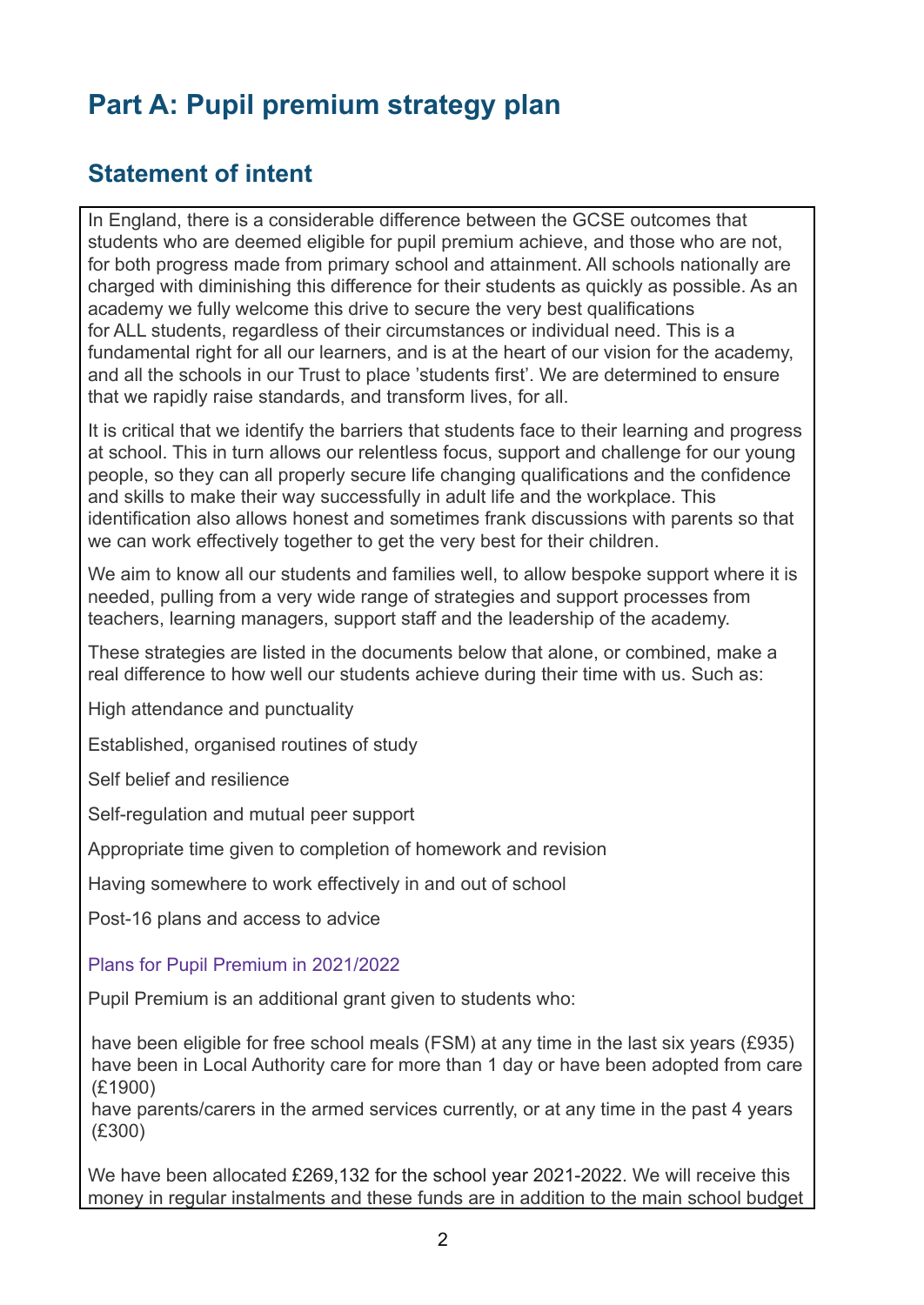(the general annual grant). At academies within the OGAT family of schools we have developed many robust intervention strategies over a number of years and all of these are designed to support each individual student to achieve their potential. We are proud that we have a proven track record for narrowing the gap and therefore diminishing the differences in outcomes for specific cohorts of students; this has allowed us to fulfil one of our core aims of raising standards and transforming lives. Below is a list of strategies that we will use at Outwood Academy Bishopsgarth to support students and the total cost of some of these strategies. The intervention strategies exceed by far the total amount we receive for the Pupil Premium. The Pupil Premium is used to support all of these strategies:

#### **Curriculum Support**

Revision sessions for students preparing for examinations are held at regular intervals throughout the year. Sessions are provided within the academy day as well as mornings, evenings and during holiday time.

Revision guides and further reading and electronic materials for English, science and maths are provided to students free of charge. All students are issued with a scientific calculator and a 'maths pack' with all necessary equipment to facilitate their studies.

Accelerated Reader and Lexia are used to raise literacy across the academy. Extra one to one support in English also facilitates this.

Specialist literacy and numeracy support in Key Stage 3. A dedicated year 7 form group for literacy has been implemented in September 2021.

Hegarty maths, an online resource with over 2000 videos, is available to all students to support development of the intrinsic building blocks for a range of mathematical skills.

Directors of subject have been deployed from the Outwood Trust to support students in making rapid progress in English, maths and science, humanities, modern foreign languages, performing arts and ICT. Subject directors bring considerable experience of research-informed approaches to teaching & learning and leadership development.

Option English and Option maths are additions to the core curriculum for these subject areas.

1-1 intervention post holders in maths, science and English provide high quality intervention in Key Stage 3 and Key Stage 4. Additionally, small group intervention occurs in form time for Maths, English and Science.

Alternative provision for a small number of students is accessed through partnership with the Local Authority and other approved local providers where necessary. Offsite provision can be offered to support students who are disengaged with the traditional school environment including at Outwood Alternative Provision Eston.

Additional small group interventions occur through the Bridge and PLC where necessary.

Students who qualify for Pupil Premium are also supported with music lessons, specialist equipment and trips to enhance their learning experiences.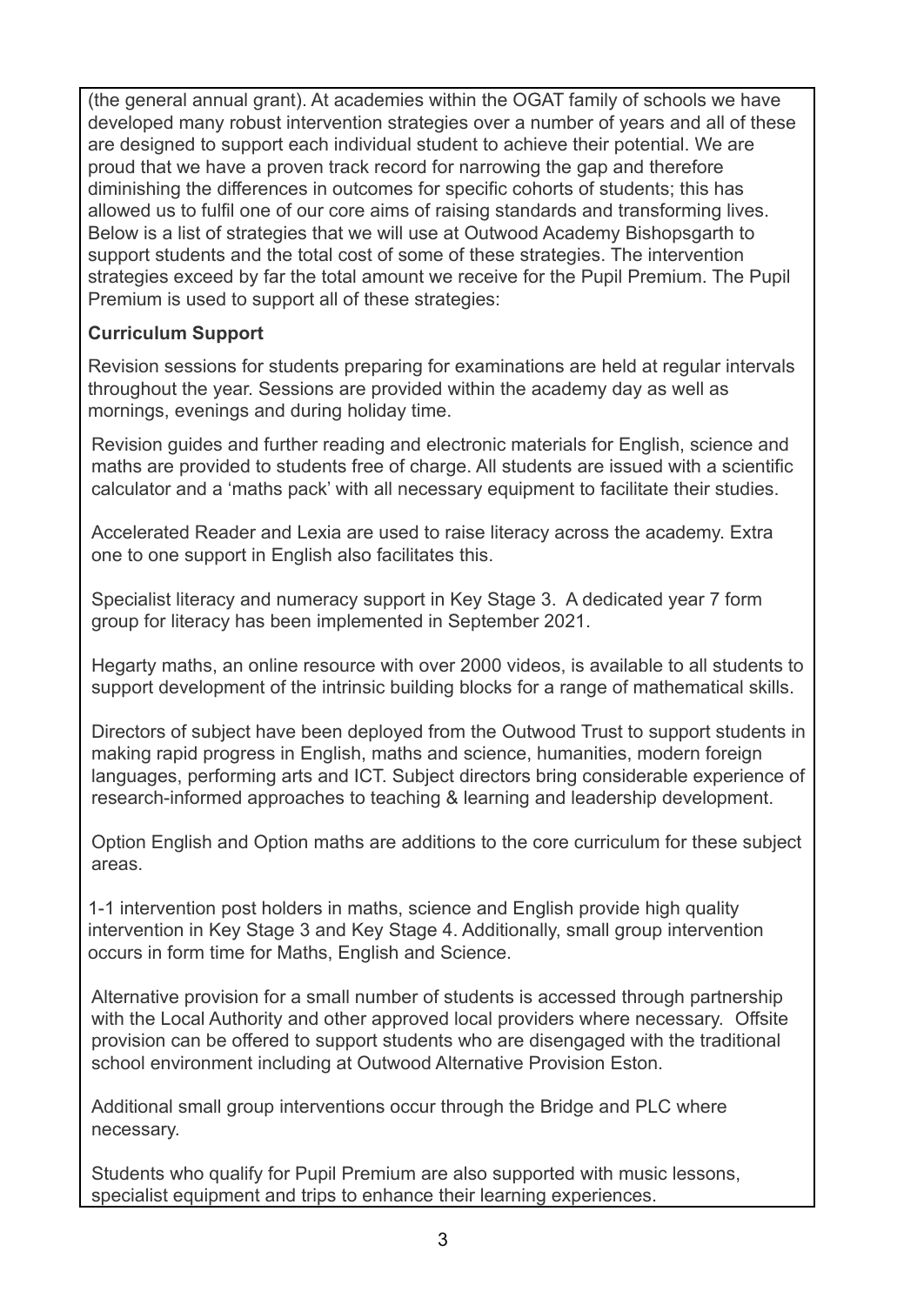#### **Uniform:**

New Outwood uniform has been provided for all new students due to attend the academy in September.

#### **Careers advice and guidance:**

An independent careers advisor (Careers Inc.) has been employed for up to two days per week to work with students in all year groups. Presently, all Year 11 students receive an individual 'interview' with the Senior Leadership Team to support them with their post 16 applications, but are also offered the opportunity for independent advice with the careers advice service. Work is taking place in conjunction with the Local Authority with Year 11 students who are at risk of becoming NEETs. Students who are identified by the above criteria are all given additional dedicated time with the careers officer with a focus on their future and choices. The academy have appointed a member of staff as a Developing Leader in a Deeps role to coordinate all aspects of work in this area.

#### **Pastoral Care:**

The Inclusion Co-ordinator, Learning Managers, Safeguarding Officer, Teaching Assistants, Attendance Officer, CEIAG Officer, Personalised Learning Centre Manager and Education Welfare Officer make up a highly skilled and experienced team whose focus is the achievement of all students. Weekly meetings ensure that vulnerable students are making the progress they should and any form of intervention that is needed is in place. Our school nurse works with students and is a valuable resource to offer support and medical advice. There has been a programme of wellbeing teaching in form time in response to the Covid-19 pandemic.

## **Challenges**

This details the key challenges to achievement that we have identified among our disadvantaged pupils.

| <b>Challenge</b><br>number | <b>Detail of challenge</b>                                                                                                                                                                       |
|----------------------------|--------------------------------------------------------------------------------------------------------------------------------------------------------------------------------------------------|
|                            | Lower than national average attendance and higher persistent<br>absentee levels (current data indicates our average attendance is<br>below 92%)                                                  |
| 2                          | Wellbeing, mental health and safeguarding issues                                                                                                                                                 |
| 3                          | Access to technology and revision materials                                                                                                                                                      |
| 4                          | Increasing aspirations for post-16 provision                                                                                                                                                     |
| 5                          | Behaviour incidents and exclusions within the cohort: students in<br>receipt of pupil premium have high levels of behaviour sanctions and<br>exclusions within our behaviour management systems. |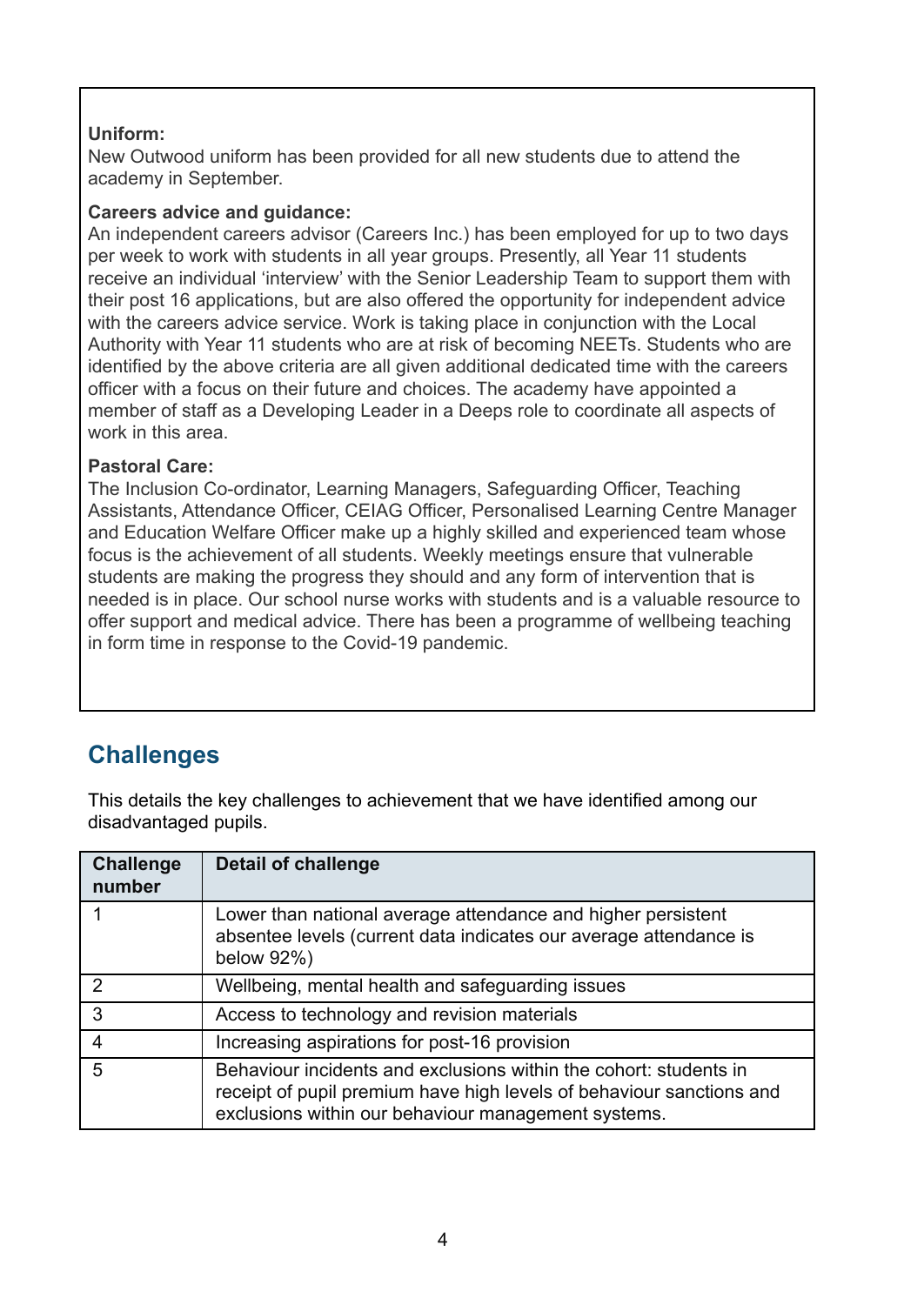## **Intended outcomes**

This explains the outcomes we are aiming for **by the end of our current strategy plan**, and how we will measure whether they have been achieved.

| <b>Intended outcome</b>                                                                              | <b>Success criteria</b>                                                                                                                                                                                   |
|------------------------------------------------------------------------------------------------------|-----------------------------------------------------------------------------------------------------------------------------------------------------------------------------------------------------------|
| Improved attendance within the Pupil<br>premium cohort                                               | Students to achieve on average above<br>94% attendance to decrease persistent<br>absentee levels (aiming for no<br>significant difference between pupil<br>premium and non pupil premium<br>cohorts.)     |
| Students to be well supported with<br>wellbeing, mental health and<br>safeguarding issues.           | Student voice reports improved attitudes<br>towards support offered by school.                                                                                                                            |
| Students have access to revision<br>materials and technology.                                        | All students have an equitable access to<br>revision materials and technology, where<br>appropriate provided by the Academy.                                                                              |
| Improved behaviour and decreased<br>exclusions within the cohort.                                    | The cohort of students have lower<br>incidences of poor behaviour and<br>exclusions in relation to the national<br>figures of FTE as a percentage of<br>number on roll of fewer than or equal to<br>10.2% |
| Decreased gap between the cohort and<br>non-pupil premium cohort in terms of<br><b>GCSE</b> results. | No significant difference between<br>students entitled to pupil premium and<br>those without.                                                                                                             |

## **Activity in this academic year**

This details how we intend to spend our pupil premium (and recovery premium funding) **this academic year** to address the challenges listed above.

#### **Teaching (for example, CPD, recruitment and retention)**

Budgeted cost: c. £100k

| <b>Activity</b>                                                   | <b>Evidence that supports this</b><br>approach                                                                                                                             | <b>Challenge</b><br>number(s)<br>addressed |
|-------------------------------------------------------------------|----------------------------------------------------------------------------------------------------------------------------------------------------------------------------|--------------------------------------------|
| Additional teaching<br>capacity to support<br>with Covid recovery | Increased teaching capacity in previous<br>years has led to the gap closing rapidly.<br>In addition, one to one tuition has been<br>shown to have high impact for moderate | 4                                          |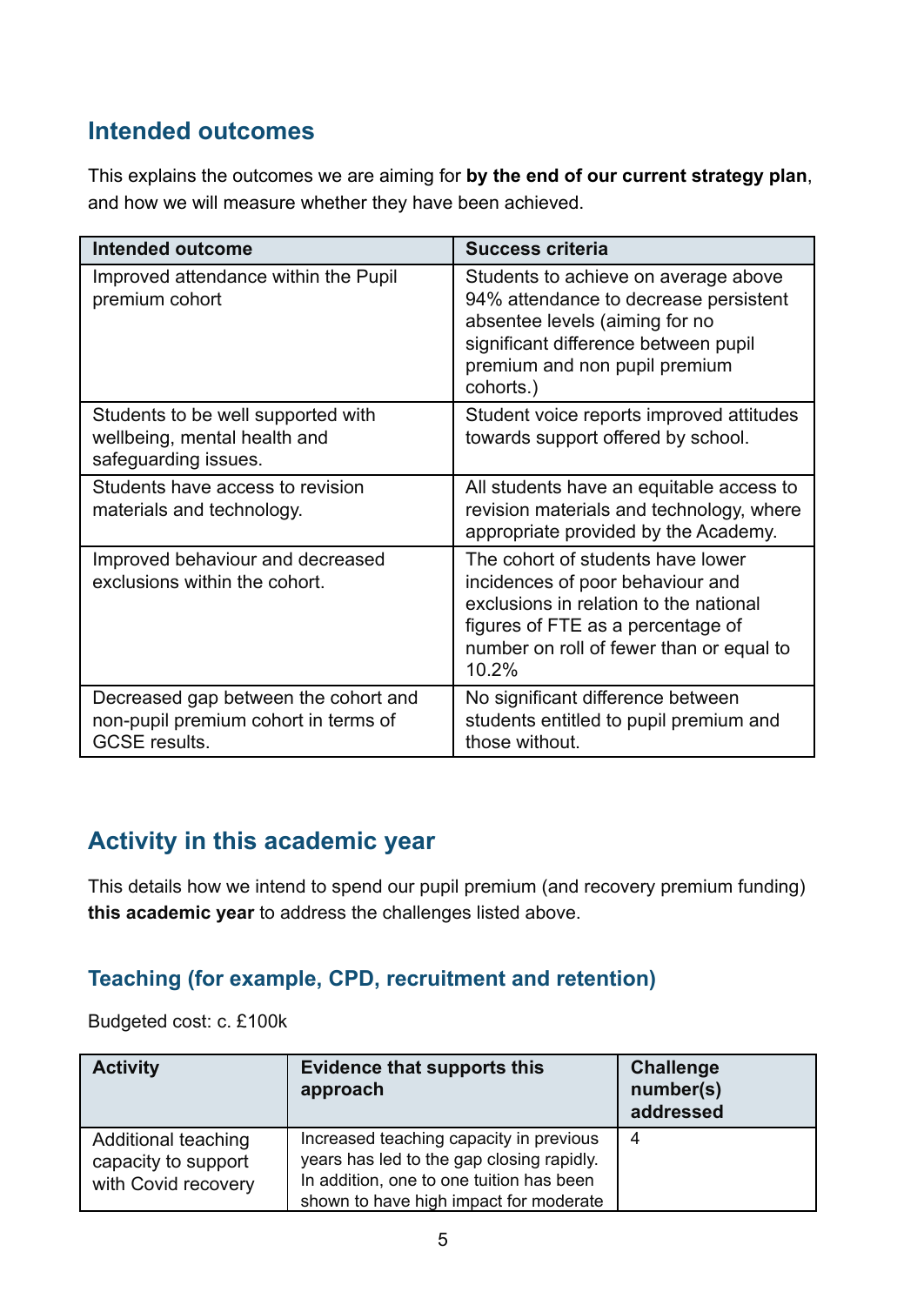| and other academic<br>gaps                                                                                             | cost, therefore narrowing the gap<br>across the board.<br>One to one tuition Education<br><b>Endowment Foundation EEF</b><br><b>Small Group Tution Education</b><br><b>Endowment FundIEEF</b>                                                                                                                                                                       |             |
|------------------------------------------------------------------------------------------------------------------------|---------------------------------------------------------------------------------------------------------------------------------------------------------------------------------------------------------------------------------------------------------------------------------------------------------------------------------------------------------------------|-------------|
| Ongoing CPD and<br>literature and<br>evidence based<br>practice to support<br><b>ECTs and established</b><br>teachers. | Ongoing CPD is a statutory<br>requirement for ECT and established<br>teachers and has been shown to<br>have impact on both teaching and<br>learning across a broad and<br>balanced curriculum.<br>What are the characteristics of<br>effective teacher professional<br>development? A systematic review<br>and meta-analysis Education<br><b>Endowment Fund EEE</b> | $4$ and $5$ |
| Access to technology<br>and revision guides to<br>allow for suitable<br>home learning.                                 | Evidence shows that technology can<br>be used to improve teaching and<br>learning along with meeting statutory<br>obligations post COVID<br><b>Using Digital Technology to Improve</b><br>Learning Education Endowment<br><b>Fund EEF</b>                                                                                                                           | 3           |

### **Targeted academic support (for example, tutoring, one-to-one support structured interventions)**

Budgeted cost: c. £141k

| <b>Activity</b>                                           | <b>Evidence that supports this</b><br>approach                                                                                                                                                                                                                            | <b>Challenge</b><br>number(s)<br>addressed |
|-----------------------------------------------------------|---------------------------------------------------------------------------------------------------------------------------------------------------------------------------------------------------------------------------------------------------------------------------|--------------------------------------------|
| Literacy and numeracy<br>interventions for Key<br>Stage 3 | Addressing the gaps which have been<br>amplified through the Covid 19<br>pandemic by using specific literacy and<br>numeracy interventions have been<br>shown to have impact.<br><b>Reading Comprehension</b><br><b>Strategies Education Endowment</b><br><b>Fund EEF</b> | 4 and 5                                    |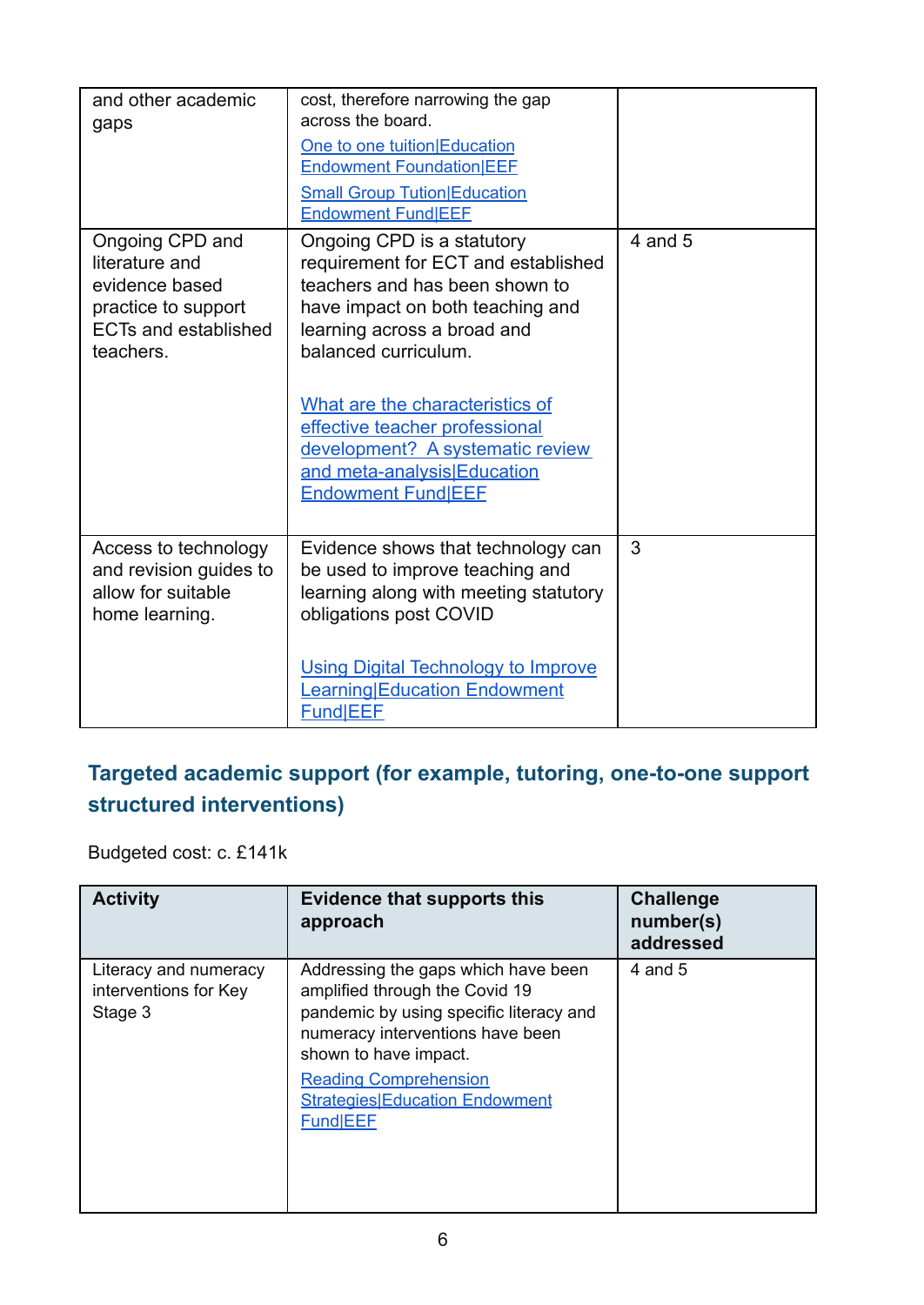| Targeted 1 to 1 or small<br>group support for<br>English, Maths and<br>Science | Addressing the gaps which have been<br>amplified through the Covid 19<br>pandemic.<br><b>Small Group Tution Education</b><br><b>Endowment Fund EEE</b>                       | 4 and 5     |
|--------------------------------------------------------------------------------|------------------------------------------------------------------------------------------------------------------------------------------------------------------------------|-------------|
| <b>National Tutoring</b><br>Programme                                          | Addressing the gaps which have been<br>amplified through the Covid 19<br>pandemic.<br>One to one tuition Education<br><b>Endowment FoundationIEEE</b>                        | 4 and 5     |
| Providing revision<br>guides, resources and<br>developing home study<br>skills | Addressing the gaps which have been<br>amplified through the Covid 19<br>pandemic.<br><b>Using Digital Technology to Improve</b><br>Learning Education Endowment<br>Fund EEF | $4$ and $5$ |
|                                                                                |                                                                                                                                                                              |             |

## **Wider strategies (for example, related to attendance, behaviour, wellbeing)**

### Budgeted cost: c. £100k

| <b>Activity</b>                                                                   | <b>Evidence that supports this</b><br>approach                                                                                                                                                                                                                                 | <b>Challenge</b><br>number(s)<br>addressed |
|-----------------------------------------------------------------------------------|--------------------------------------------------------------------------------------------------------------------------------------------------------------------------------------------------------------------------------------------------------------------------------|--------------------------------------------|
| Targeted attendance<br>intervention from our<br>inclusion and<br>attendance team. | Evidence based from previous success<br>within the academy<br><b>Improving School Attendance: support</b><br>for schools and local<br>authorities Department for Education                                                                                                     | 1 and $2$                                  |
| Emotional and<br>wellbeing support                                                | Priority as identified in the government<br>publications and in the EEF<br>documentation.<br><b>Healthy Minds Education Endowment</b><br>Fund EEF<br><b>Promoting and Supporting Mental</b><br><b>Health and wellbeing in Schools and</b><br>colleges Department for Education | 1, $2$ and $5$                             |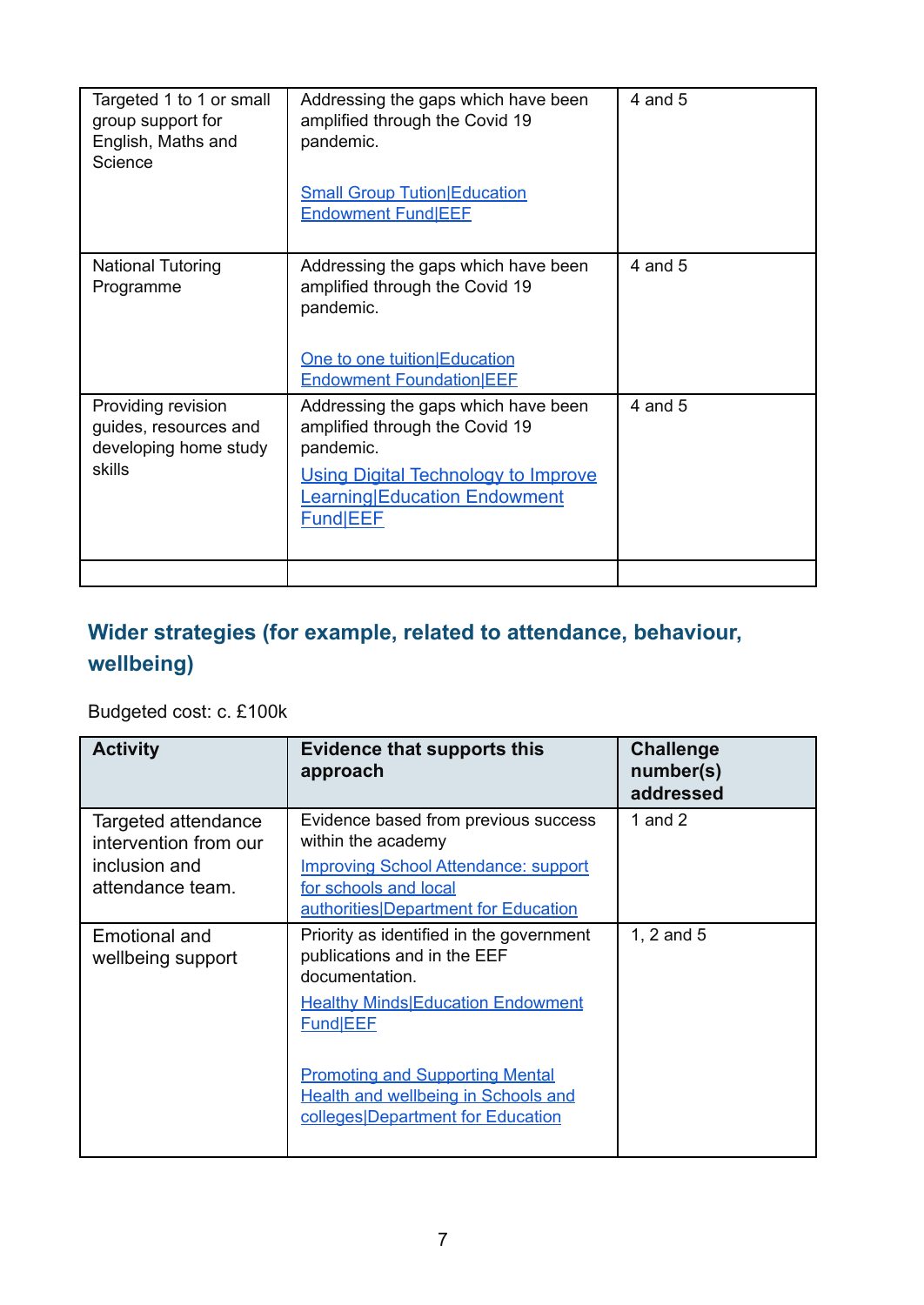| Enrichment<br>attendance with a<br>widened offer to<br>support experiential<br>learning for our<br>students. | To increase student voice, enjoyment<br>and engagement and increase cultural<br>capital.<br><b>Cultural Capital and Educational</b><br><b>Attainment Sullivan, A  Sociology</b>                                                     | 1, 2 and 4              |
|--------------------------------------------------------------------------------------------------------------|-------------------------------------------------------------------------------------------------------------------------------------------------------------------------------------------------------------------------------------|-------------------------|
| Careers information,<br>advice and guidance<br>support                                                       | Evidence suggests that successful<br>CEIAG improves attainment and<br>narrows gaps within a broad and<br>balanced curriculum.<br>Careers guidance access for education<br>and training providers Department for<br><b>Education</b> | $\overline{\mathbf{4}}$ |
| Uniform support                                                                                              | The evidence suggests an unclear<br>impact however previous success within<br>the academy with this strategy has led<br>us to continue with the support.<br><b>School uniform Education Endowment</b><br>Fund EEF.                  | 1                       |
|                                                                                                              |                                                                                                                                                                                                                                     |                         |

## **Total budgeted cost: c. £341k**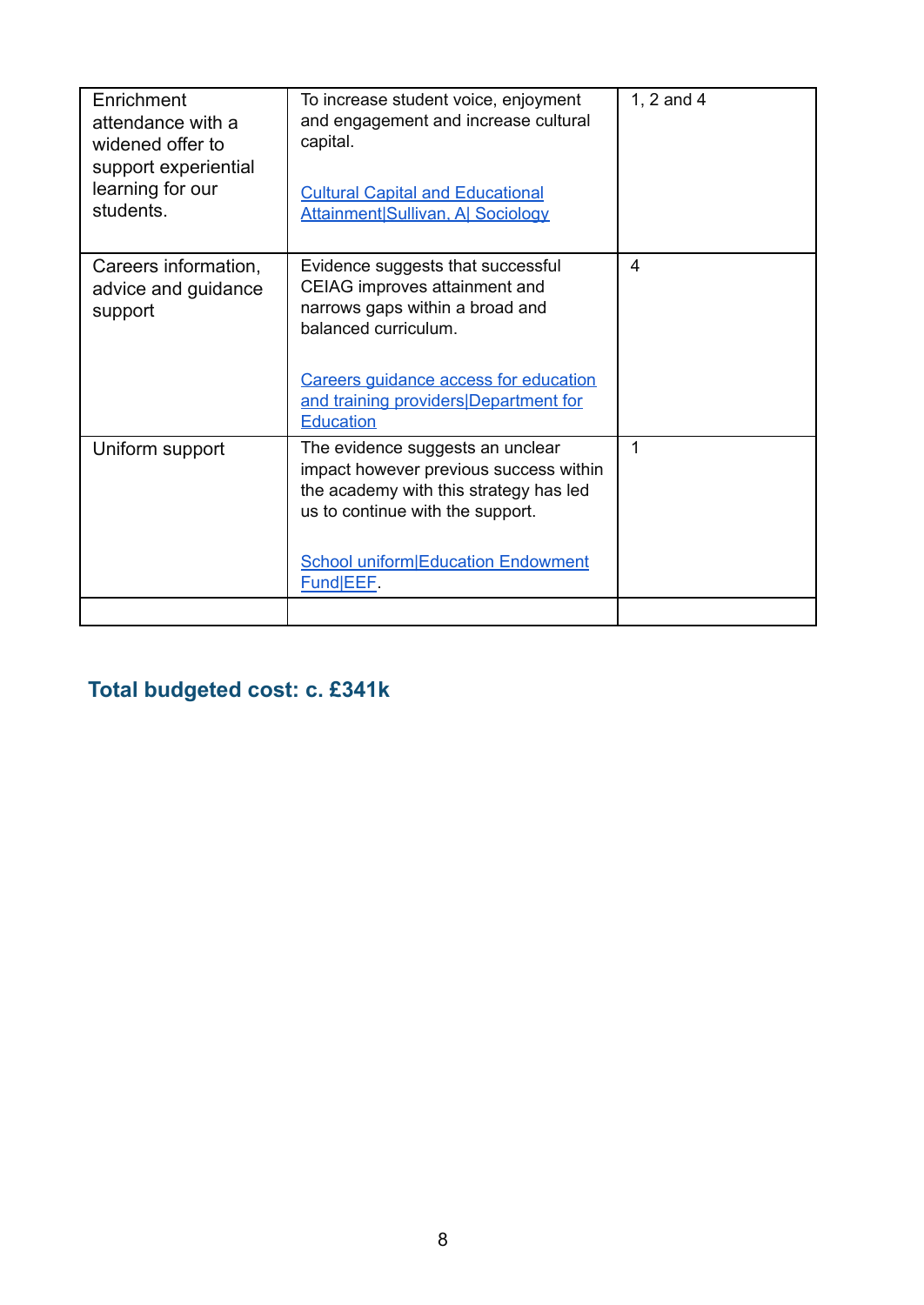# **Part B: Review of outcomes in the previous academic year**

### **Pupil premium strategy outcomes**

This details the impact that our pupil premium activity had on pupils in the 2020 to 2021 academic year.

Due to COVID 19 performance measures have not been published for 2020-2021 therefore we have used internal Academy Data as part of our Praising Stars assessment process as a benchmark of pupil evaluation for the most recent academic year.

There were 277 students on roll at the end of the academic year 2020-2021 who were eligible for pupil premium. As an academy we have a robust internal assessment and data collection process know as 'Praising Stars' which makes use of formative and summative assessment in order to comment on pupil effort and attainment. As such, we can comment on the efficacy of our pupil premium strategy despite the lack of performance measures in relation to the class of 2021.

Whilst we accept that Progress 8 values would be an approximate measure benchmarked against national progress in 2019 we have analysed grades progress for this cohort.

The class of 2021 had a cohort of 54 students who were eligible for pupil premium at the beginning of the academic year (reducing to 52 by the end of the year.) During our praising stars 1 evaluation (carried out in October of 2020) the cohort had an estimated attainment 8 score of 39.19 and rates of grade 4 for English, Mathematics and Science were 74.1%, 55.6% and 55.6% respectively. There was a significantly negative difference between the percentage of grade 4 predicted for English for the cohort as opposed to the non-eligible cohort.

The pupil premium strategy for 2020-2021 focussed predominantly on narrowing gaps in attainment in much the same ways as outlined in our current strategy. These strategies have been proven to be successful in both this academy and within our academy trust in narrowing gaps and this was evident by the improvements noted in our Praising Stars 6 evaluation completed in April/May of 2021. By this time the cohort had improved their predicted attainment 8 to 42.91, with no significant difference between the performance of the cohort in core subjects. Grades progress for English